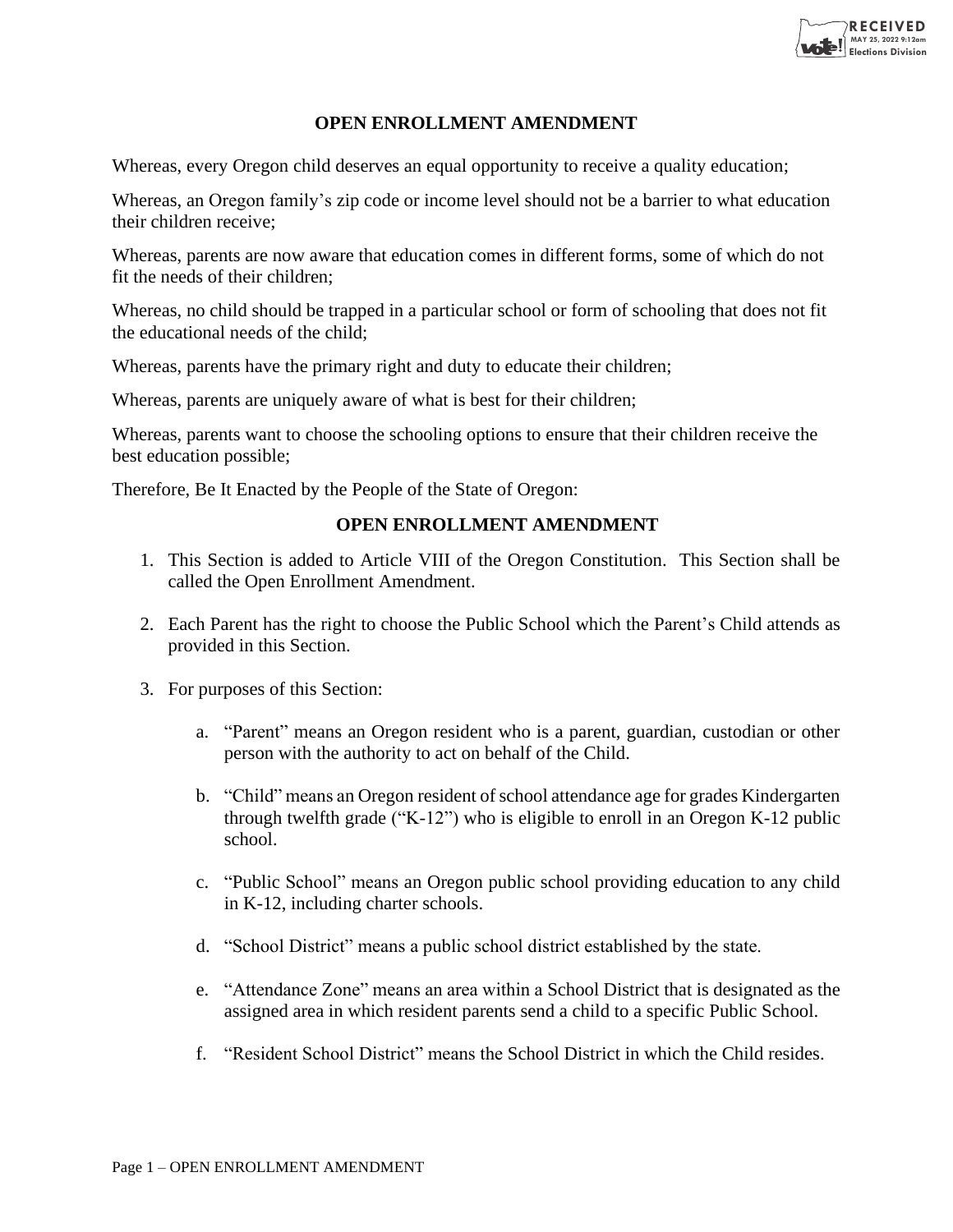- g. "Chosen School" means the Public School chosen by the Parent for the Child to attend under this Section.
- h. "Chosen School District" means the School District that includes the Chosen School.
- i. "Equitable Lottery" means the process to select a Child to attend a Chosen School under this Section in the event that there are more applicants who wish to attend a Chosen School than there is space in the Chosen School. The process must give each participating Child an equal chance of selection.
- j. "School Year" means the time Oregon public school students receive education services during a twelve-month period.
- 4. As a method of voluntary school choice for a Child, a Parent whose Child is not then subject to expulsion or suspension in the Child's current school has the right throughout each School Year to choose any Public School within the state for the Parent's Child to attend, for the appropriate grade level. Except as provided below, the Chosen School District shall then admit a Child for enrollment at the Chosen School under this Section.
	- a. For any classroom space or program in the Chosen School for each School Year, a Child who is a resident of the Attendance Zone of the Chosen School shall be given first priority if the Chosen School has an Attendance Zone; any other Child who is a resident of the Chosen School District shall be given second priority; and a Child who is not a resident of the Chosen School District shall be given third priority.
	- b. The Chosen School District may deny a Child outside the Attendance Zone of the Chosen School permission to enroll in the Chosen School if there is no remaining classroom space or capacity within a particular program, unless enrollment is required by federal law. Prior to denying the Child, the Chosen School District shall make every possible reasonable and good faith effort to accept the Child under this Section.
	- c. If there are more applicants for the Chosen School than there are remaining spaces available for the same priority level, the Chosen School District shall select a Child to attend the Chosen School by an Equitable Lottery process.
	- d. In selecting a Child to attend the Chosen School, the Chosen School District may not deny consent nor give priority based on race, religion, creed, sex, gender, ethnicity, political belief, national origin, disability, terms of an individualized education program, income level, proficiency in the English language or athletic ability.
	- e. Once a Child is admitted for enrollment by the Chosen School, the Child shall become an Open Enrollment Student.